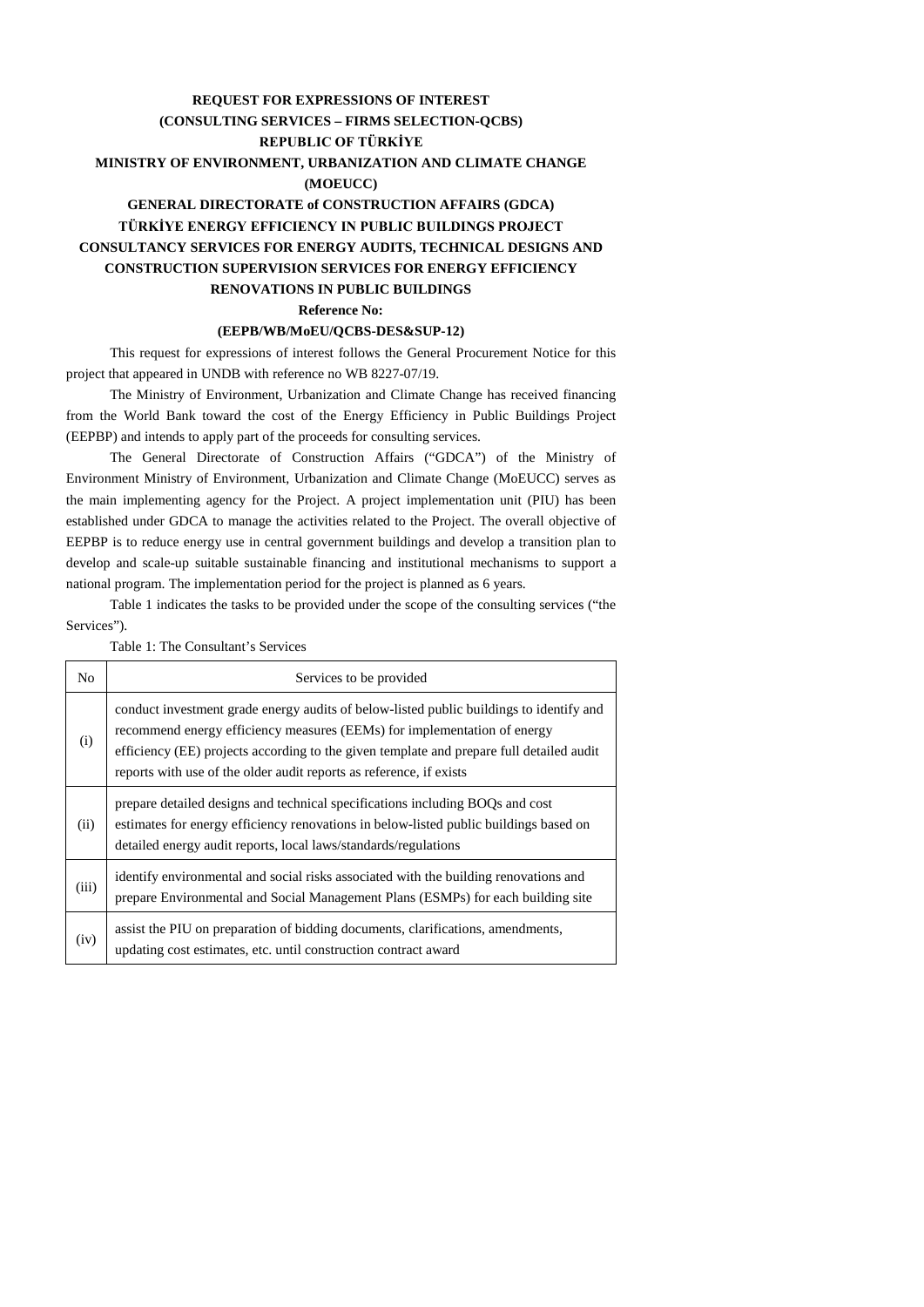| (v)   | carry out construction supervision, ensure adherence to ESMPs, local laws/regulations<br>and building commissioning |
|-------|---------------------------------------------------------------------------------------------------------------------|
| (vi)  | supervise any remedial works during the 12-month Defects Notification Period                                        |
| (vii) | conduct Measurement and Verification ( $M&V$ ) over a period of 12 months, under the<br><b>Supervision Contract</b> |

Under the EEPB/WB/MoEU/QCBS-DES&SUP-12 contract package above-mentioned tasks will be undertaken for twenty nine (29) campuses listed below, which having a closed area approximately 552.497,50 m².

Table 2: List of Campuses

| No             |                                                                                                           | Beneficiary                |           | Number of      | <b>Construction Area</b> |
|----------------|-----------------------------------------------------------------------------------------------------------|----------------------------|-----------|----------------|--------------------------|
|                | Name of Campus                                                                                            | Institution                | City      | <b>Blocks</b>  | (m <sup>2</sup> )        |
| $\mathbf{1}$   | Kırıkkale University<br>Faculty of Medicine and<br>Hospital                                               | Kırıkkale<br>University    | Kırıkkale | $\mathbf{1}$   | 45.471,00                |
| $\overline{2}$ | Kırıkkale University<br>Faculty of Health<br>Sciences and Physical<br>Therapy Rehabilitation<br>Hospital  | Kırıkkale<br>University    | Kırıkkale | 1              | 45.500,00                |
| 3              | Building of Council of<br><b>State</b>                                                                    | Council of<br><b>State</b> | Ankara    | 9              | 81.403,00                |
| $\overline{4}$ | Çubuk Halil Şıvgın<br><b>State Hospital</b>                                                               | Ministry of<br>Health      | Ankara    | $\mathbf{1}$   | 19.735,00                |
| 5              | Beypazari State Hospital                                                                                  | Ministry of<br>Health      | Ankara    | $\mathbf{1}$   | 18.025,00                |
| 6              | <b>International National</b><br>Girls Anatolian Imam<br>Hatip High School                                | Ministry of<br>Education   | Ankara    | 3              | 13.612,50                |
| $\tau$         | Beytepe Murat Erdi<br>Eker State Hospital<br>Main Building                                                | Ministry of<br>Health      | Ankara    | $\overline{4}$ | 21.573,00                |
| 8              | Gendarmerie and Coast<br>Guard Academy                                                                    | Ministry of<br>Interior    | Ankara    | 31             | 171.068,00               |
| 9              | Yakacık Anatolian High<br>School                                                                          | Ministry of<br>Education   | Ankara    | $\mathbf{1}$   | 6.410,00                 |
| 10             | Etlik Anatolian Imam<br>Hatip High School                                                                 | Ministry of<br>Education   | Ankara    | $\mathbf{1}$   | 7.310,00                 |
| 11             | Ankara Etimesgut<br>Hayriye-Ethem Turhanlı<br>Vocational and<br><b>Technical Anatolian</b><br>High School | Ministry of<br>Education   | Ankara    | 1              | 4.000,00                 |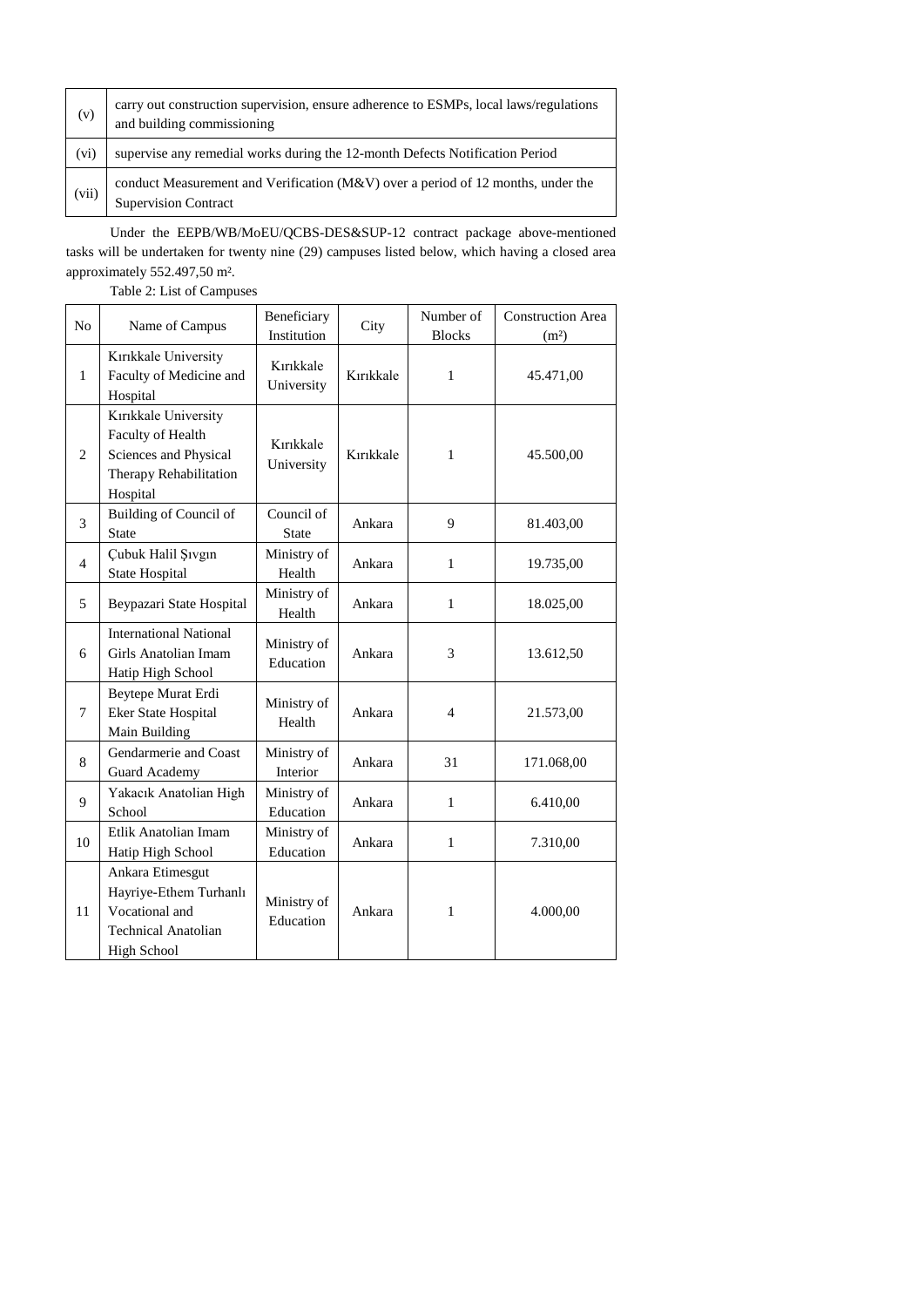| 12     | Pınarbaşı Vocational<br>and Technical Anatolian<br><b>High School</b>                                 | Ministry of<br>Education | Ankara | 1            | 6.700,00 |
|--------|-------------------------------------------------------------------------------------------------------|--------------------------|--------|--------------|----------|
| 13     | Kocalar Anatolian Imam<br>Hatip High School                                                           | Ministry of<br>Education | Ankara | $\mathbf{1}$ | 6.830,00 |
| 14     | Törekent Vocational and<br><b>Technical Anatolian</b><br>High School                                  | Ministry of<br>Education | Ankara | $\mathbf{1}$ | 6.550,00 |
| 15     | Dede Korkut Anatolian<br>High School                                                                  | Ministry of<br>Education | Ankara | 1            | 8.800,00 |
| 16     | Yunus Emre Anatolian<br><b>High School</b>                                                            | Ministry of<br>Education | Ankara | $\mathbf{1}$ | 6.000,00 |
| 17     | Güzelkent Anatolian<br><b>High School</b>                                                             | Ministry of<br>Education | Ankara | $\mathbf{1}$ | 6.592,00 |
| 18     | Şehit Büyükelçi Daniş<br>Tunaligil Vocational and<br><b>Technical Anatolian</b><br><b>High School</b> | Ministry of<br>Education | Ankara | 1            | 5.705,00 |
| 19     | Mustafa Azmi Doğan<br>Anatolian High School                                                           | Ministry of<br>Education | Ankara | $\mathbf{1}$ | 6.235,00 |
| $20\,$ | Keçiören İMKB<br>Vocational and<br><b>Technical Anatolian</b><br><b>High School</b>                   | Ministry of<br>Education | Ankara | 1            | 5.691,00 |
| 21     | Şehit Rıdvan Süer<br>Anatolian High School                                                            | Ministry of<br>Education | Ankara | $\mathbf{1}$ | 6.150,00 |
| 22     | Mustafa Kemal<br>Vocational and<br><b>Technical Anatolian</b><br><b>High School</b>                   | Ministry of<br>Education | Ankara | 1            | 7.657,00 |
| 23     | Gölbaşı Vocational and<br><b>Technical Anatolian</b><br><b>High School</b>                            | Ministry of<br>Education | Ankara | 1            | 5.665,00 |
| 24     | Rasim Özdenören<br>Anatolian High School                                                              | Ministry of<br>Education | Ankara | $\mathbf{1}$ | 7.150,00 |
| 25     | Polatlı Science High<br>School                                                                        | Ministry of<br>Education | Ankara | $\mathbf{1}$ | 6.550,00 |
| 26     | Mahir İz Anatolian<br>Imam Hatip High<br>School                                                       | Ministry of<br>Education | Ankara | $\mathbf{1}$ | 5.200,00 |
| 27     | Kırkkonaklar Anatolian<br><b>High School</b>                                                          | Ministry of<br>Education | Ankara | $\mathbf{1}$ | 5.200,00 |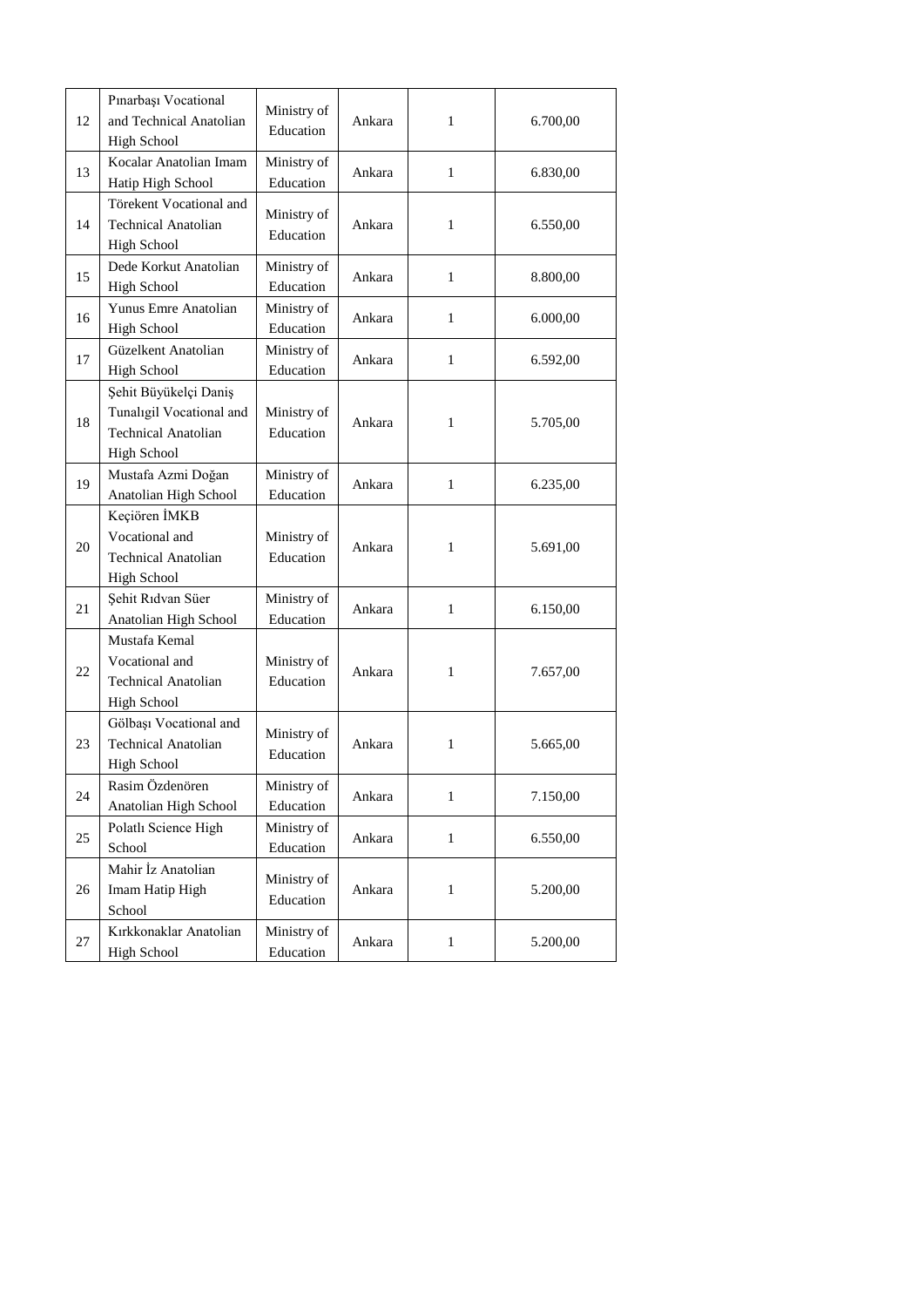| 28 | Gölbaşı Anatolian High | Ministry of | Ankara |    | 6.715,00   |
|----|------------------------|-------------|--------|----|------------|
|    | School                 | Education   |        |    |            |
| 29 | Mamak Anatolian Imam   | Ministry of | Ankara |    | 9.000,00   |
|    | Hatip High School      | Education   |        |    |            |
|    | TOTAL                  |             |        | 72 | 552.497,50 |

The estimated duration for the Services listed in Table 1 is envisaged as 27 months in total (7 months for the Energy Audit and Design Phase Services, (tasks (i) to (iv)), 8 months for the Construction Supervision Phase Services (task (v)) and 12 months for the Defects Notification Period (tasks (vi) to (vii))).

The detailed Terms of References (TORs) for the Services can be found at the following web page address: https://www.kabev.org/ihale-ilanlari/

The General Directorate of Construction Affairs (GDCA) now invites eligible consulting firms to indicate their interest in providing the Services. Interested Consultants should provide information demonstrating that they have the required qualifications and relevant experience to perform the Services.

The selection criteria for the short-listing are:

• The Consultants should be in the consulting business for not less than the last 10 years prior to deadline for submission of interests

● The Consultants should have at least 5 years of similar experience prior to deadline for submission of interests in the Services listed in Table 1,

● The Consultants should demonstrate sound administrative and financial capacity

● The Consultants should demonstrate availability of the key experts for the performance of the services described in the TOR;

Note: Key Experts will not be evaluated at the shortlisting stage.

Interested consulting firms are also encouraged to provide the below list:

● Company information: name, status, address, telephone number, facsimile number, year of establishment, contact person for the project, turnover for the previous 5 (five) years (2017-2018-2019-2020-2021), number of permanent staff and part-timers, fields of expertise, brief description of ongoing assignments;

• Details of most relevant ten (10) contracts undertaken for the past ten (10) years, including value of consulting services and value of works, closed area, location, number of staff involved in the contract, name of the Client, name of partners for contract execution and share of services, source of financing, type of services provided, contract commencement and completion dates, brief description of the contract;

Note: GDCA reserves sole right to request Consultant for verification of any submitted document/information in accordance with the applicable Law.

The attention of interested Consultants is drawn to paragraphs 3.14, 3.16, and 3.17 of the World Bank's Procurement Regulations for IPF Borrowers (July 2016, revised Nov. 2017 and August 2018) ("Procurement Regulations") setting forth the World Bank's policy on conflict of interest.